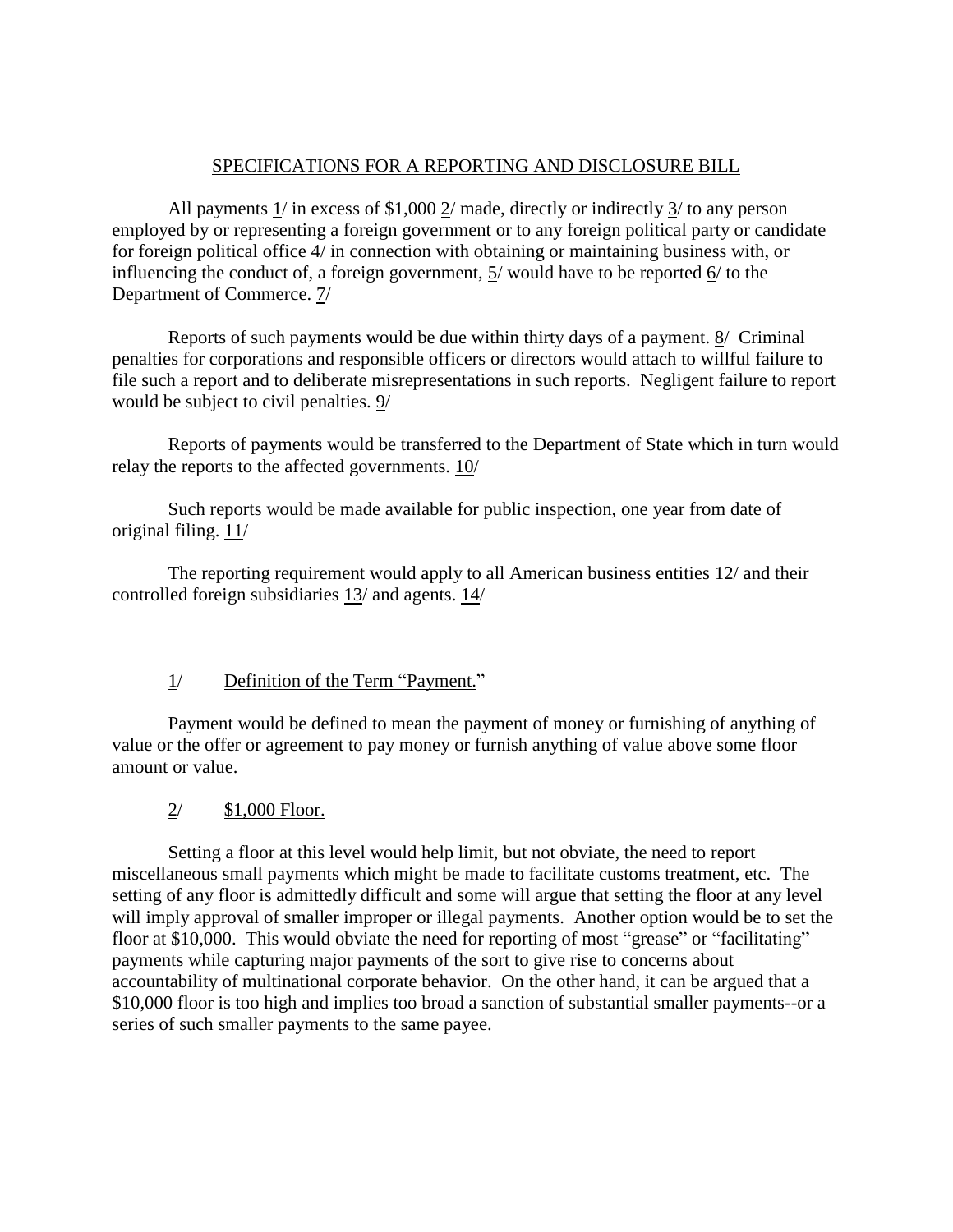## 3/ Direct or Indirect Payments.

While the bill would not require payments of "regular" agents' fees or commissions paid in the conduct of business abroad, it would require reporting of fees or commissions the proximate purpose of which is to transfer something of value to a government official in connection with obtaining or maintaining business with such government, or which are intended to influence governmental conduct.

## 4/ Political Contributions Covered.

An argument can be made that it is improper to include in any reporting and disclosure bill political contributions on the grounds that such reporting represents unwarranted intervention into the political processes of other countries; or stated another way, other nations should be allowed to set their own requirements for legality and reporting of political contributions. A countervailing consideration is, as has often been noted in prosecutions of corrupt practices within the United States, that the line between a corrupt payment intended to influence official action on the one hand and a bona fide political contribution on the other is very difficult to draw. Exclusion of political contributions could substantially undercut the force and effect of a disclosure bill.

### 5/ "Obtaining or Maintaining Business with or Influencing Conduct of a Foreign Government."

As outlined in note 3 above, the reporting requirement would be designed to capture payments made directly or indirectly to influence governmental decision-making. Regular agents' fees or commissions are not necessarily covered. The reporting company must make a judgment as to the purpose and likely effect of a given payment, in deciding whether or not it must be reported.

## 6/ Scope of Reports.

At a minimum, a report would include the amount of value of payment; the name of the recipient; and the purpose of the payment.

### 7/ Reports made to the Department of Commerce.

The reports should be made to some appropriate department of the Executive Branch of Government. The Department of Commerce has administered reporting requirements under the Export Administration Act and generally has a legitimate concern with the foreign payments practices of American corporations. The Department of State or the Department of Treasury might also be appropriate agencies to receive such reporting. The SEC is not an appropriate collector of these reports. In many instances the proposed disclosure legislation would require reporting of information not "material" under the securities laws. Requirement of reporting to the SEC might imply a definition of materiality along the lines of the disclosure statute. Such definition would go well beyond any definition that has ever yet evolved through SEC and court